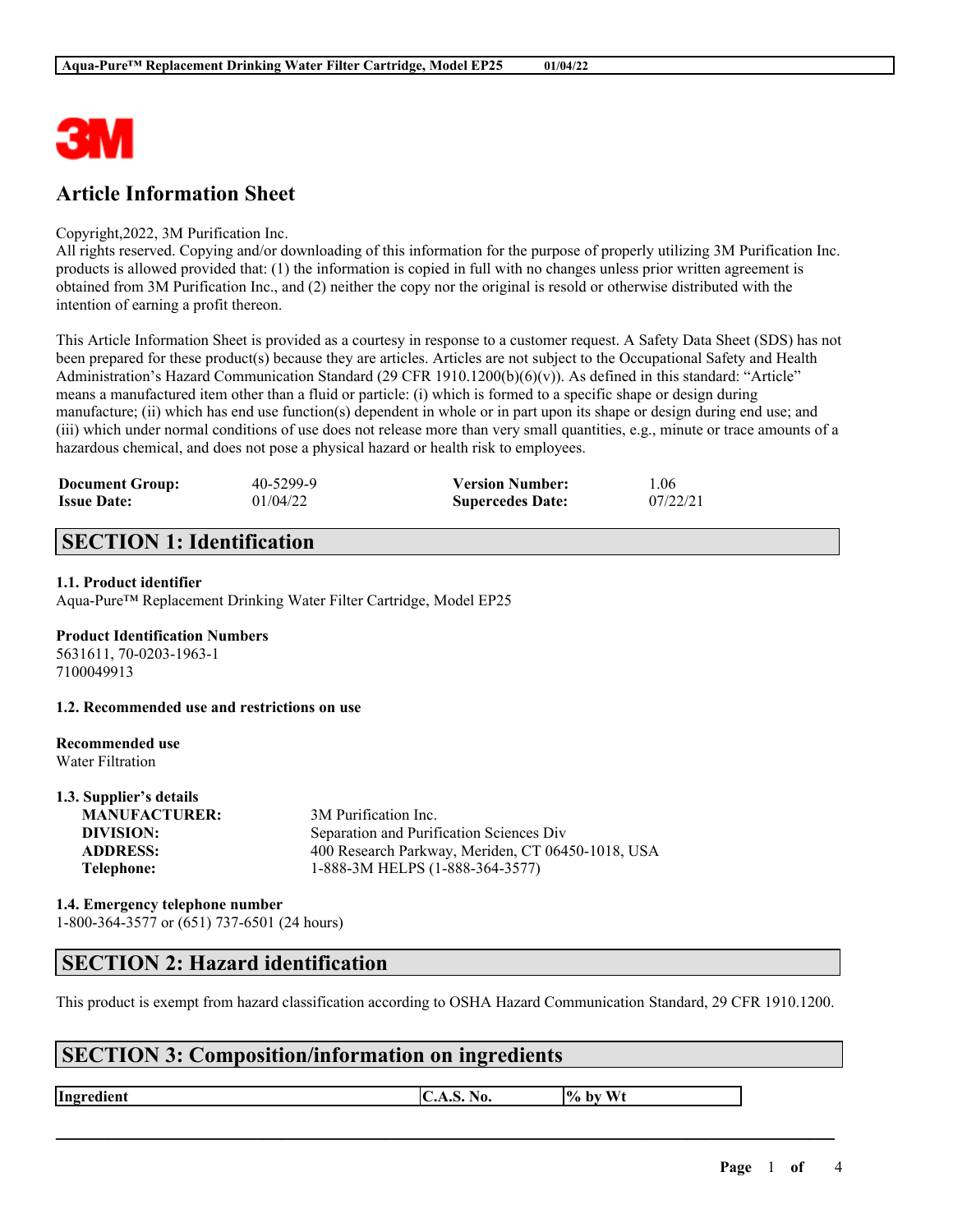| Talc Filled Polypropylene Parts - Sump and End Caps                   | Mixture       | $30 - 60$     |
|-----------------------------------------------------------------------|---------------|---------------|
| Carbon Block                                                          | Trade Secret* | $30 - 60$     |
| Glass Filled Polypropylene Cover                                      | Mixture       | - 15<br>$5 -$ |
| Polypropylene Parts - Housing, Cap Diverter, Wraps, and Trade Secret* |               | $1 - 5$       |
| Webbing                                                               |               |               |
| <b>Brass Powder Media</b>                                             | Mixture       | $\leq 1$      |
| <b>EPDM</b> or ABS Flow Control                                       | Mixture       | $\leq 1$      |
| <b>PET</b> Media                                                      | Mixture       | $\leq$ 1      |
| Polyethylene Protection Cap                                           | Mixture       | $\leq 1$      |
| O-Rings                                                               | Trade Secret* | $\leq$ 1      |

\*The specific chemical identity and/or exact percentage (concentration) of this composition has been withheld as a trade secret.

### **SECTION 4: First aid measures**

#### **4.1. Description of first aid measures**

**Inhalation:** No need for first aid is anticipated.

**Skin Contact:** No need for first aid is anticipated.

**Eye Contact:** No need for first aid is anticipated.

#### **If Swallowed:**

No need for first aid is anticipated.

## **SECTION 5: Fire-fighting measures**

In case of fire: Use a fire fighting agent suitable for ordinary combustible material such as water or foam.

### **SECTION 6: Accidental release measures**

### **6.1. Personal precautions, protective equipment and emergency procedures**

Not applicable.

#### **6.2. Environmental precautions**

Not applicable.

#### **6.3. Methods and material for containment and cleaning up** Not applicable.

## **SECTION 7: Handling and storage**

#### **7.1. Precautions for safe handling**

This product is considered to be an article which does not release or otherwise result in exposure to a hazardous chemical under normal use conditions.

 $\mathcal{L}_\mathcal{L} = \mathcal{L}_\mathcal{L} = \mathcal{L}_\mathcal{L} = \mathcal{L}_\mathcal{L} = \mathcal{L}_\mathcal{L} = \mathcal{L}_\mathcal{L} = \mathcal{L}_\mathcal{L} = \mathcal{L}_\mathcal{L} = \mathcal{L}_\mathcal{L} = \mathcal{L}_\mathcal{L} = \mathcal{L}_\mathcal{L} = \mathcal{L}_\mathcal{L} = \mathcal{L}_\mathcal{L} = \mathcal{L}_\mathcal{L} = \mathcal{L}_\mathcal{L} = \mathcal{L}_\mathcal{L} = \mathcal{L}_\mathcal{L}$ 

#### **7.2. Conditions for safe storage including any incompatibilities**

No special storage requirements.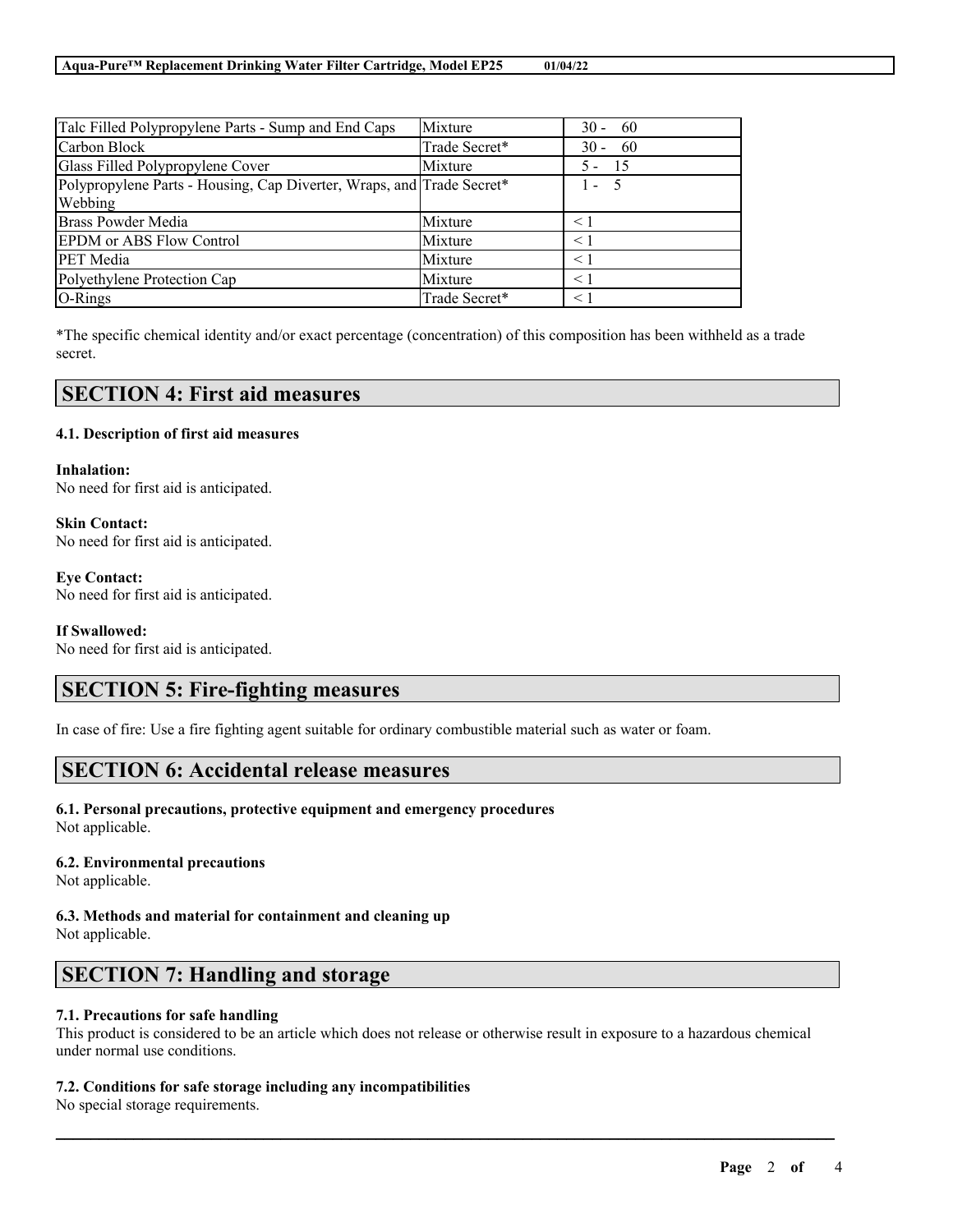## **SECTION 8: Exposure controls/personal protection**

This product is considered to be an article which does not release or otherwise result in exposure to a hazardous chemical under normal use conditions. No engineering controls or personal protective equipment (PPE) are necessary.

 $\mathcal{L}_\mathcal{L} = \mathcal{L}_\mathcal{L} = \mathcal{L}_\mathcal{L} = \mathcal{L}_\mathcal{L} = \mathcal{L}_\mathcal{L} = \mathcal{L}_\mathcal{L} = \mathcal{L}_\mathcal{L} = \mathcal{L}_\mathcal{L} = \mathcal{L}_\mathcal{L} = \mathcal{L}_\mathcal{L} = \mathcal{L}_\mathcal{L} = \mathcal{L}_\mathcal{L} = \mathcal{L}_\mathcal{L} = \mathcal{L}_\mathcal{L} = \mathcal{L}_\mathcal{L} = \mathcal{L}_\mathcal{L} = \mathcal{L}_\mathcal{L}$ 

## **SECTION 9: Physical and chemical properties**

#### **9.1. Information on basic physical and chemical properties**

| Appearance                             |                   |
|----------------------------------------|-------------------|
| <b>Physical state</b>                  | Solid             |
| Color                                  | White             |
| Odor                                   | Odorless          |
| <b>Odor threshold</b>                  | No Data Available |
| pН                                     | Not Applicable    |
| <b>Melting point</b>                   | No Data Available |
| <b>Boiling Point</b>                   | Not Applicable    |
| <b>Flash Point</b>                     | Not Applicable    |
| <b>Evaporation rate</b>                | Not Applicable    |
| <b>Flammability (solid, gas)</b>       | Not Available     |
| <b>Flammable Limits(LEL)</b>           | Not Applicable    |
| <b>Flammable Limits(UEL)</b>           | Not Applicable    |
| <b>Vapor Pressure</b>                  | Not Applicable    |
| <b>Vapor Density</b>                   | Not Applicable    |
| <b>Density</b>                         | No Data Available |
| <b>Specific Gravity</b>                | No Data Available |
| <b>Solubility In Water</b>             | Not Applicable    |
| Solubility- non-water                  | Not Applicable    |
| Partition coefficient: n-octanol/water | Not Applicable    |
| <b>Autoignition temperature</b>        | Not Applicable    |
| <b>Decomposition temperature</b>       | No Data Available |
| <b>Viscosity</b>                       | Not Applicable    |

# **SECTION 10: Stability and reactivity**

This material is considered to be non reactive under normal use conditions.

# **SECTION 11: Toxicological information**

**Inhalation:** No health effects are expected

**Skin Contact:** No health effects are expected

**Eye Contact:** No health effects are expected

**Ingestion:** No health effects are expected

#### **Additional Information:**